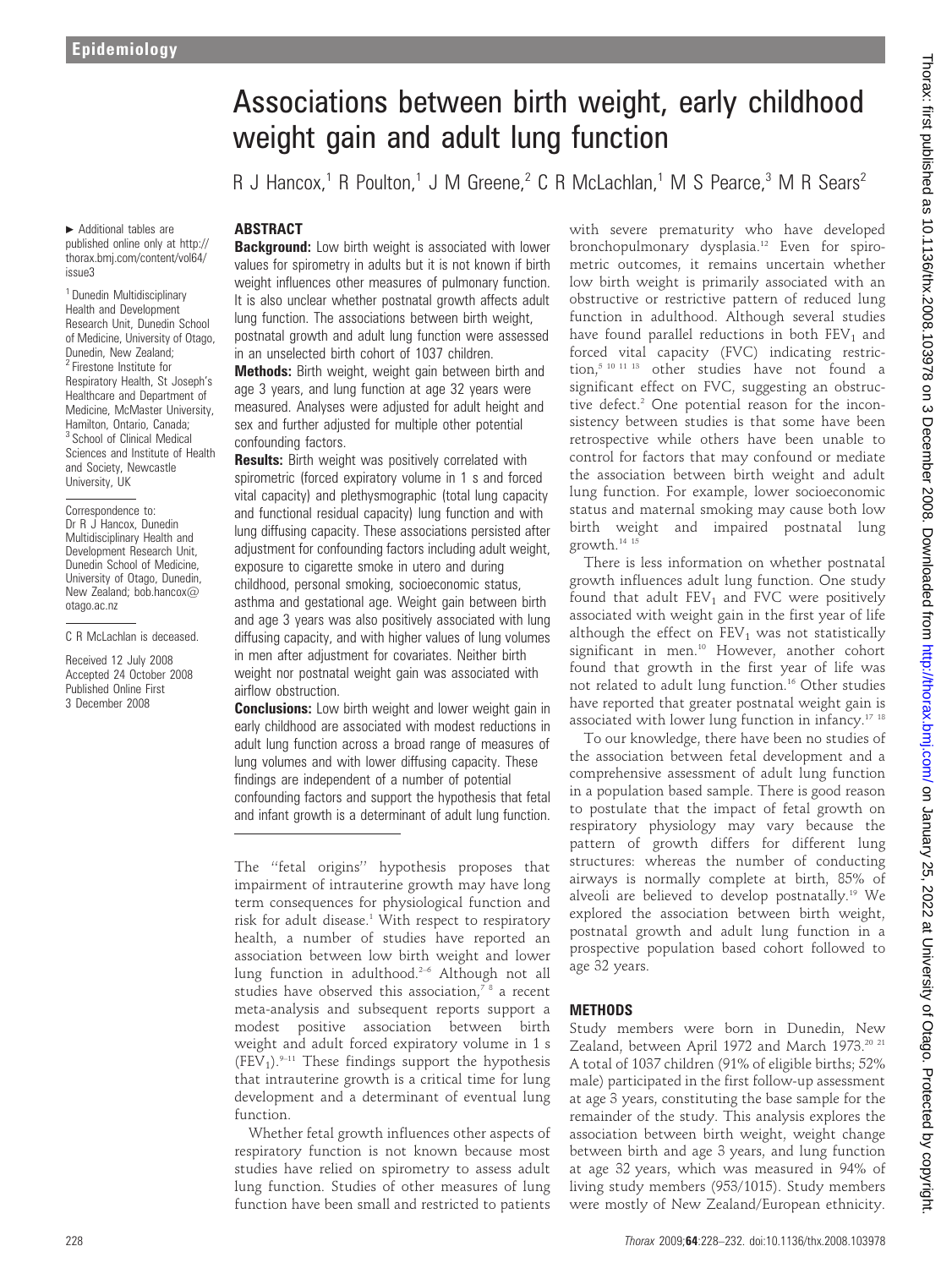| $3.5 - 4.49$<br>___ | 423 | >42 | 100 |
|---------------------|-----|-----|-----|
|                     |     |     |     |

Birth weight (kg) No

At age 32 years, 6% identified themselves as Maori. Few study members identified with other ethnicities. The Otago Ethics Committee approved the study. Written informed consent was obtained.

Table 1 Birth characteristics of the study members

 $< 1.5$  3  $< 32$  1 1.5–2.49 47 32–36 40 2.5–3.49 551 37–42 774

 $\geqslant$ 4.5 13 Unknown 122

Gestational age (weeks) No

Birth weight was measured for all study members. Gestational age was calculated from the date of the last menstrual period when this was recalled with confidence (n = 915). Ninety-seven per cent of children were reassessed within 1 month of their third birthday, but 31 were assessed during the second month after their birthday. Weight at age 3 years was available for 951 study members. Childhood socioeconomic status was calculated as the average of the higher socioeconomic status level of either parent, based on the education and income associated with their occupation, assessed repeatedly from the study member's birth through to age 15 years. $22223$ 

Information obtained about respiratory health throughout the life course was updated at age 32 years, including questions from the American Thoracic Society and the European Community Respiratory Health Survey questionnaires.<sup>24 25</sup> Current asthma is defined as a diagnosis of asthma with episodes of asthma, wheezing or asthma medication use in the previous year. Cumulative smoking was calculated as the number of pack years cigarettes smoked up to age 32 years (20 cigarettes per day for 1 year  $=$  1 pack year). Smoking history for both parents/guardians was obtained from the adult attending with the study member at ages 7, 9 and 11 years and from the study members themselves at age 13 years.<sup>26</sup> Maternal smoking during pregnancy was recorded retrospectively at the age 9 assessment and this information was available for 777 study members.

Height and weight were measured in light clothing without shoes. Spirometry (FEV<sub>1</sub> and FVC), static lung volumes (total lung capacity (TLC), functional residual capacity (FRC), residual volume (RV)) and single breath diffusing capacity for carbon monoxide (TlCO) and alveolar volume by methane

| Table 2<br>Mean lung function values at age 32 years |  |
|------------------------------------------------------|--|
|------------------------------------------------------|--|

|                          | Women |             |           | Men |             |      |
|--------------------------|-------|-------------|-----------|-----|-------------|------|
|                          | No    | <b>Mean</b> | <b>SD</b> | No  | <b>Mean</b> | SD   |
| $FEV1$ (I)               | 435   | 3.34        | 0.46      | 486 | 4.43        | 0.64 |
| FVC (I)                  | 435   | 4.19        | 0.57      | 486 | 5.79        | 0.78 |
| $FEV1/FVC$ (%)           | 435   | 79.8        | 6.19      | 486 | 76.7        | 6.83 |
| TLC (I)                  | 419   | 5.59        | 0.73      | 465 | 7.50        | 0.96 |
| FRC (I)                  | 419   | 2.81        | 0.61      | 466 | 3.46        | 0.78 |
| RV(1)                    | 419   | 1.37        | 0.33      | 465 | 1.65        | 0.42 |
| Tico (ml/min/mm Hq)      | 422   | 24.1        | 3.74      | 473 | 34.3        | 5.71 |
| Tico/Va (ml/min/mm Hg/l) | 422   | 4.66        | 0.69      | 473 | 4.84        | 0.76 |
| Va (I)                   | 422   | 5.21        | 0.71      | 473 | 7.14        | 0.95 |

Pregnant women were excluded.

FEV<sub>1</sub>, forced expiratory volume in 1 s; FRC, functional residual capacity; FVC, forced vital capacity; RV, residual volume; TLC, total lung capacity; Tlco, single breath diffusing capacity for carbon monoxide; Va, alveolar volume.

dilution (Va) were measured to American Thoracic Society standards<sup>27-29</sup> using a Sensormedics 6200 plethysmograph with Vmax version 4.3b software (Yorba Linda, California, USA). A portable spirometer (Spiropro, Sensormedics, Yorba Linda) was used to test those who refused to sit in the plethysmograph or were unable to attend the research unit ( $n = 27$ ). All tests were reviewed by a senior technician to ensure only acceptable and reproducible results were entered for analysis. Equipment was calibrated daily, and weekly quality control measures were obtained to ensure accuracy and precision of the test equipment.

Haemoglobin was measured on a Sysmex XE2100 automated haematology analyser (Sysmex Corporation, Japan). Exhaled carbon monoxide was measured twice using a Micro CO monitor, (Micromedical, UK) and the average was recorded.

Associations between birth weight and adult lung function measurements were analysed by multiple linear regression using lung function as the dependent variable and birth weight as the main predictor (independent variable). In addition to the lung function variables listed above,  $FEV_1/FVC$  and  $Tlco/Va$  ratios were analysed as indicators of airflow obstruction and the diffusing capacity per unit alveolar volume, respectively. Initial analyses of the association between birth weight and adult lung function adjusted for adult height and sex. Analyses of Tlco and TlCO/Va additionally adjusted for haemoglobin and exhaled carbon monoxide. Analyses also tested sexxbirth weight interaction terms to assess if the association between birth weight and adult lung function differed for males and females. These analyses were repeated using weight change between birth and age 3 years as the main predictor.

Further analyses included both birth weight and weight change between birth and age 3 years as the main predictors. These analyses also adjusted for a number of potential covariates: gestational age, maternal smoking during pregnancy, parental smoking during childhood, personal smoking up to age 32 years in pack years, childhood socioeconomic status, current asthma at age 32 years and body weight at age 32 years. Interaction terms between birth weight and weight change up to age 3 years were calculated to assess whether the influence of either predictor depended on the other (eg, low birth associated with greater postnatal weight gain).

Women who were pregnant at the time of the age 32 assessment  $(n = 31)$  were excluded from all analyses. Visual inspection of the residuals from the regression models identified one clear outlier. This individual was excluded from the analyses. Analyses were performed using Stata 10.0 (StataCorp, College Station Texas, USA).

#### RESULTS

The birth characteristics of the study members are shown in table 1. Birth weight correlated with gestational age  $(r = 0.46)$ ,  $p<0.0001$ ) and tended to be higher in boys (mean (SD) 3.43  $(0.53)$  vs 3.31  $(0.51)$  kg in girls; p<0.001). Birth weight also correlated with weight at age 32 years (sex adjusted correlation:  $r = 0.17$ , p $< 0.001$ ). Weight gain between birth and age 3 years was greater in boys than girls (means (SD) 11.6 (1.6) and 11.1 (1.5) kg, respectively;  $p<0.0001$ ) and was weakly correlated with birth weight (sex adjusted correlation:  $r = 0.06$ ,  $p = 0.047$ ). Weight gain between birth and age 3 years also correlated with adult weight (sex adjusted correlation:  $r = 0.31$ ,  $p < 0.0001$ ). Mean values for the lung function tests are shown in table 2.

Higher birth weights tended to be associated with higher spirometric and plethysmographic lung volumes in adulthood (table 3). These trends were not statistically significant in the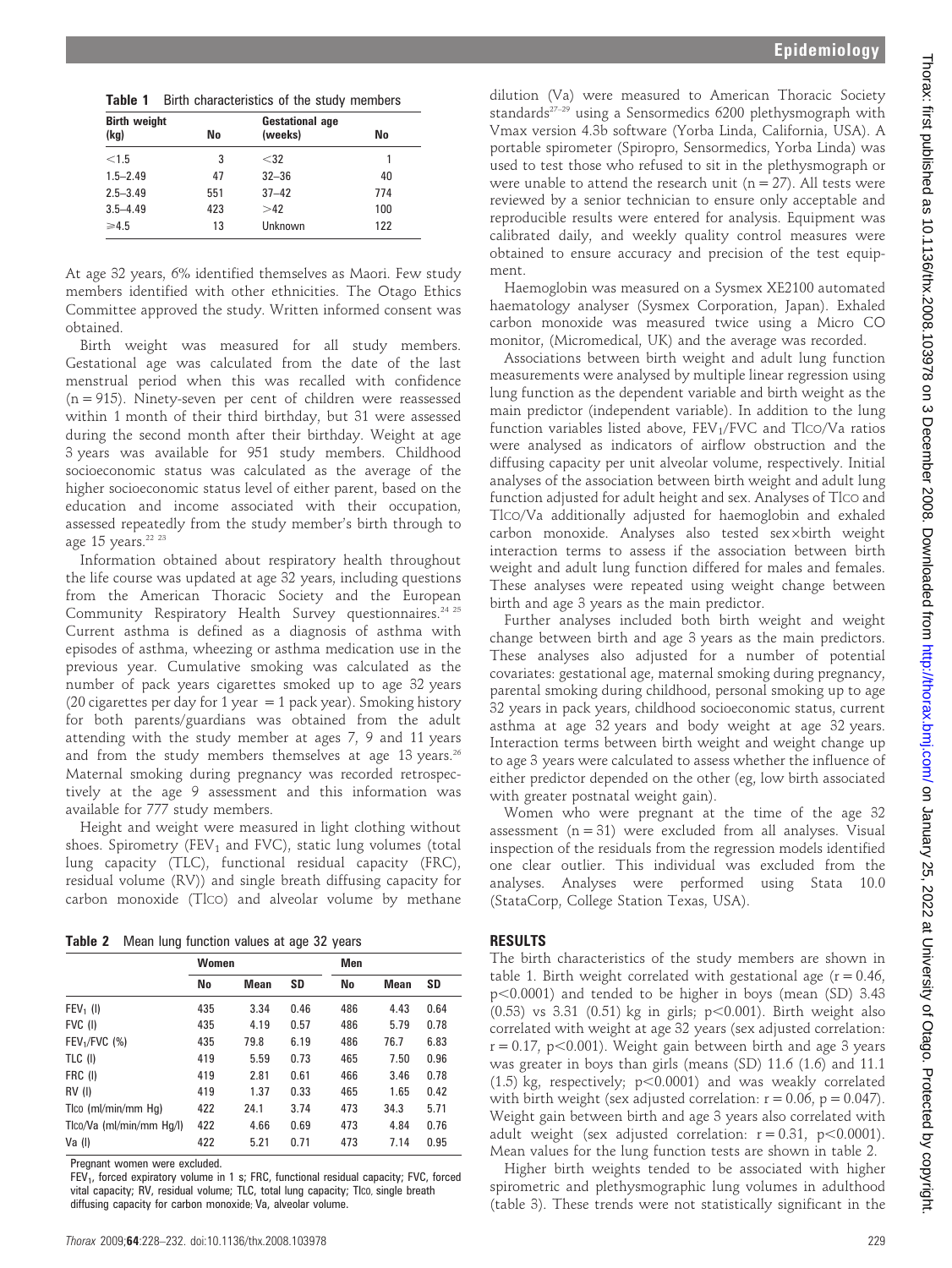|  | Table 3 Regression analyses of age 32 lung function on birth weight |  |  |  |  |  |  |  |  |  |
|--|---------------------------------------------------------------------|--|--|--|--|--|--|--|--|--|
|--|---------------------------------------------------------------------|--|--|--|--|--|--|--|--|--|

|                          | Adjusted for sex and height |                        |         |     | <b>Fully adjusted</b>  |         |  |  |
|--------------------------|-----------------------------|------------------------|---------|-----|------------------------|---------|--|--|
|                          | No                          | Coeff (95% CI)         | p Value | No  | Coeff (95% CI)         | p Value |  |  |
| $FEV1$ (ml)              | 921                         | 55.9 ( $-8$ to 120)    | 0.087   | 588 | 100.1 (14 to 186)      | 0.023   |  |  |
| FVC (ml)                 | 921                         | 64.7 ( $-10$ to 139)   | 0.088   | 588 | 118.6 (15 to 223)      | 0.026   |  |  |
| $FEV1/FVC$ (%)           | 921                         | $0.01$ (-0.82 to 0.84) | 0.974   | 588 | $0.00$ (-1.16 to 1.17) | 0.995   |  |  |
| TLC (ml)                 | 884                         | $81.6$ (-11 to 174)    | 0.084   | 570 | 151.0 (27 to 275)      | 0.017   |  |  |
| FRC (ml)                 | 885                         | 56.7 ( $-29$ to 143)   | 0.196   | 571 | 134.5 (41 to 228)      | 0.005   |  |  |
| RV (ml)                  | 884                         | 6.0 $(-42$ to 54)      | 0.805   | 570 | 40.1 ( $-23$ to 104)   | 0.215   |  |  |
| Tico (ml/min/mm Hg)      | 842                         | $0.97$ (0.42 to 1.53)  | 0.001   | 539 | $1.19$ (0.41 to 1.97)  | 0.003   |  |  |
| Tico/Va (ml/min/mm Hq/l) | 842                         | $0.10$ (0.01 to 0.19)  | 0.025   | 539 | $0.11$ (-0.01 to 0.23) | 0.077   |  |  |
| Va (ml)                  | 895                         | $50.8$ ( $-41$ to 143) | 0.277   | 576 | $95.8$ (-29 to 221)    | 0.133   |  |  |

All analyses adjust for sex and (except for FEV<sub>1</sub>/FVC) height at age 32 years. All analyses of Tlco and Tlco/Va adjust for exhaled carbon monoxide and blood haemoglobin. Analyses in the fully adjusted models also adjust for weight gain between birth and age 3 years, gestational age, maternal smoking during pregnancy, parental smoking during childhood, personal smoking history to age 32 years, childhood socioeconomic status, current asthma at age 32 years and weight at age 32 years. Coefficients represent the difference in lung function associated with a 1 kg difference in birth weight.

FEV1, forced expiratory volume in 1 s; FRC, functional residual capacity; FVC, forced vital capacity; RV, residual volume; TLC, total lung capacity; Tlco, single breath diffusing capacity for carbon monoxide; Va, alveolar volume.

sex and height adjusted models but were significant in the fully adjusted analyses. Birth weight was also significantly associated with diffusing capacity (Tlco). Similar trends were found for diffusing capacity adjusted for alveolar volume (TlCO/Va) although this was not statistically significant in the fully adjusted model. Sexxbirth weight interaction terms were not significant with the exception of Tlco  $(p = 0.023)$ . The association between birth weight and TlCO was stronger in males (coefficient (95% CI) 1.47 (0.60 to 2.34);  $p = 0.001$ ) than in females (0.36 ( $-0.28$  to 1.00); p = 0.27) after adjustment for height, haemoglobin and exhaled carbon monoxide. This sex interaction was not apparent in the fully adjusted model when the coefficients were similar for males and females  $(1.19 (-0.08$ to 2.46) and 1.13 (0.22 to 2.05), respectively).

Weight gain between birth and 3 years was not significantly associated with any of the spirometric or plethysmographic lung volumes in the sex and height adjusted analyses; however, there was a trend to lower FRC values with greater weight gain (table 4). Greater weight gain was associated with higher values for adult FRC in the fully adjusted model with trends to higher TLC and RV (table 4). Weight gain between birth and 3 years was associated with higher values for TlCO but not TlCO/Va. There were significant interactions between sex and weight gain for FVC and Va  $(p = 0.015$  and 0.047, respectively). In

females, there were no associations between weight gain and either FVC or Va values in any of the analyses. In males, there were trends to positive associations in the sex and height adjusted models which were statistically significant in the fully adjusted models (coefficient =  $67.0$  (14 to 120; p = 0.013) for FVC and 79.2 (16 to 142;  $p = 0.014$ ) for Va).

None of the birth weight xweight gain interaction terms were significant in any of the analyses, indicating that the associations between birth weight and postnatal weight gain with adult lung function were not contingent upon each other.

Birth weight was highly correlated with other measures of birth size including length  $(r = 0.81)$ , head circumference  $(r = 0.78)$ , body mass index (BMI)  $(r = 0.86)$  and ponderal index  $(r = 0.54)$  (all p values <0.001). Birth weight was an equivalent or better predictor of adult lung function than either length or head circumference but the composite measures of height and length (BMI and ponderal index) were slightly better predictors of some measures of adult lung function (see table 1 online). Similarly, weight gain between birth and age 3 years correlated with change in height  $(r = 0.60, p < 0.001)$  and change in BMI ( $r = 0.59$ ,  $p < 0.001$ ). Change in BMI was a similar predictor of adult lung function to change in weight (see table 2 online) whereas change in height did not predict adult lung function.

Table 4 Regression analyses of age 32 lung function on weight gain between birth and age 3 years

|                          |     | Adjusted for sex and height |         | <b>Fully adjusted</b> |                                  |         |  |
|--------------------------|-----|-----------------------------|---------|-----------------------|----------------------------------|---------|--|
|                          | No  | Coeff (95% CI)              | p Value | No                    | Coeff (95% CI)                   | p Value |  |
| $FEV_1$ (ml)             | 848 | $2.0$ (-22 to 26)           | 0.868   | 588                   | 11.1 $(-17$ to 39)               | 0.441   |  |
| FVC (ml)                 | 848 | 15.8 $(-12$ to 44)          | 0.266   | 588                   | 22.6 $(-12$ to 57)               | 0.194   |  |
| $FEV1/FVC$ (%)           | 848 | $-0.18$ ( $-0.47$ to 0.12)  | 0.238   | 588                   | $-0.11$ ( $-0.48$ to 0.26) 0.562 |         |  |
| TLC (ml)                 | 816 | 16.8 $(-18$ to 51)          | 0.340   | 570                   | $38.8$ (-2 to 80)                | 0.062   |  |
| FRC (ml)                 | 817 | $-30.7$ ( $-63$ to 1)       | 0.060   | 571                   | 38.8 (8 to 70)                   | 0.014   |  |
| $RV$ (ml)                | 816 | $3.4$ (-14 to 21)           | 0.703   | 570                   | 20.2 $(-0.5$ to 41)              | 0.057   |  |
| Tico (ml/min/mm Hg)      | 775 | $0.22$ (0.01 to 0.43)       | 0.037   | 539                   | $0.36$ (0.10 to 0.63)            | 0.006   |  |
| Tico/Va (ml/min/mm Hq/l) | 775 | $0.01$ (-0.02 to 0.05)      | 0.425   | 539                   | $0.03$ (-0.01 to 0.07) 0.144     |         |  |
| Va (ml)                  | 825 | $22.1$ (-12 to 56)          | 0.206   | 576                   | $34.3$ (-7 to 75)                | 0.102   |  |

All analyses adjust for sex and (except for FEV<sub>1</sub>/FVC) height at age 32 years. All analyses of Tlco and Tlco/Va adjust for exhaled carbon monoxide and blood haemoglobin. Analyses in the fully adjusted models also adjust for birth weight, gestational age, maternal smoking during pregnancy, parental smoking during childhood, personal smoking history to age 32 years, childhood socioeconomic status, current asthma at age 32 years and weight at age 32 years. Coefficients represent the difference in lung function associated with a 1 kg difference in weight gain.

FEV<sub>1</sub>, forced expiratory volume in 1 s; FRC, functional residual capacity; FVC, forced vital capacity; RV, residual volume; TLC, total lung capacity; Tlco, single breath diffusing capacity for carbon monoxide; Va, alveolar volume.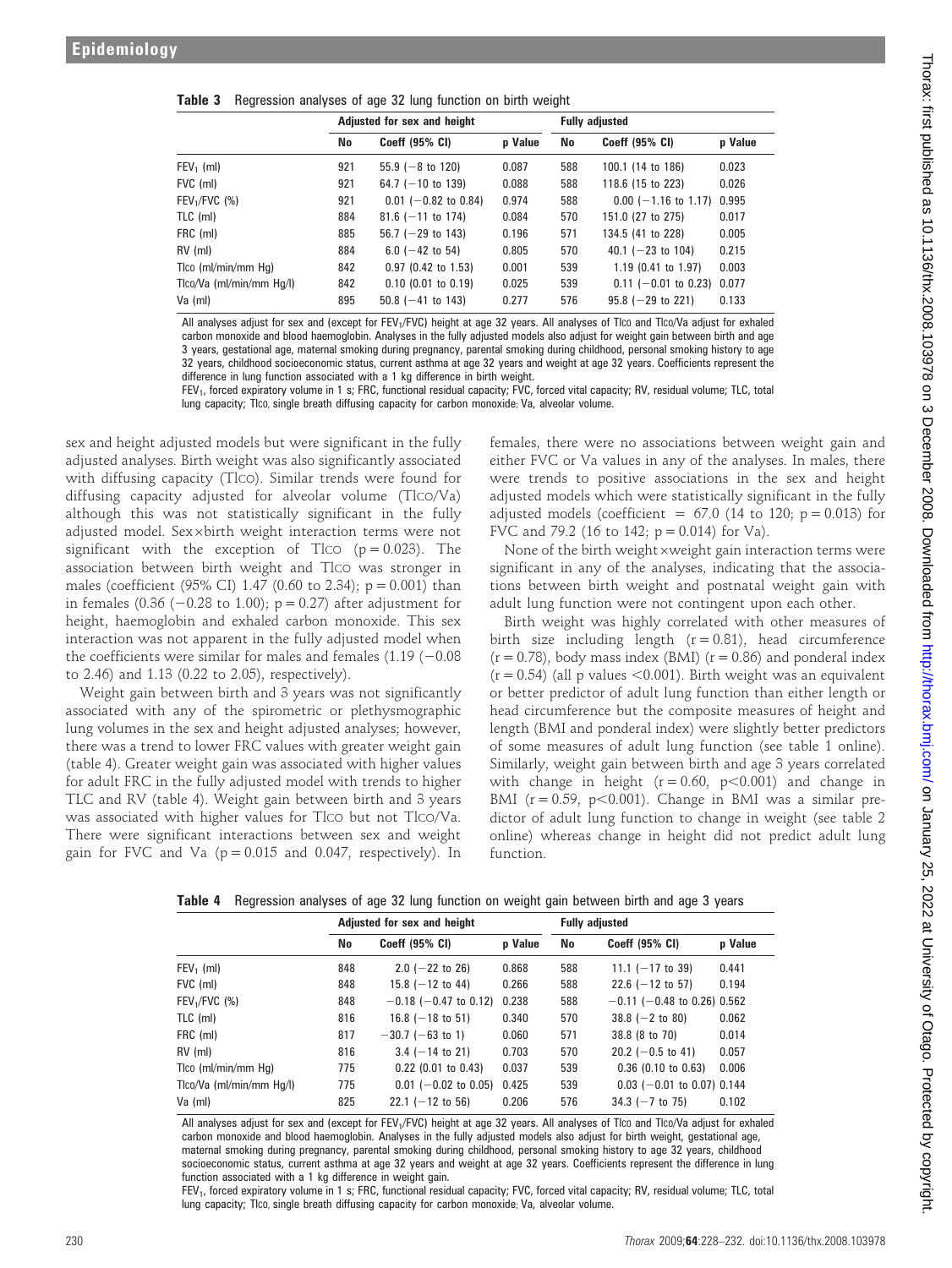## **DISCUSSION**

In this population based cohort, higher birth weight was associated with higher values of adult lung function. This association was not only found for spirometric lung volumes, as previously reported, but also for measures of static lung volume measured by plethysmography and for lung diffusing capacity. These findings support the hypothesis that impaired intrauterine growth may have long term consequences for lung development.

The associations between lower birth weight and adult lung function were stronger in the fully adjusted analysis which included adjustment for adult weight. This indicates that the associations between birth weight and lung function were not mediated by the correlation between birth weight and subsequent weight gain to adulthood. However, an alternative interpretation is that it is the change between birth and adult weight which is the primary predictor—in other words, ''centile crossing'' as low birth weight babies catch up growth with their peers.30 This seems an unlikely explanation for our findings. Although birth weight was weakly correlated with weight gain between birth and age 3 years, the associations between birth weight and lung function were independent of this. There were no significant interactions between birth weight and either postnatal weight gain or adult weight for any of the lung function outcomes, indicating that the associations between birth weight and adult lung function were not contingent on subsequent growth. Finally, when the fully adjusted analyses were repeated without adjustment for adult weight, a broadly similar pattern of findings was observed (see table 3 online).

The adjusted analyses also indicate that the associations between birth weight and lung function were independent of a number of potential covariates which may have confounded or mediated the association. For example, low gestational age,<sup>12</sup> lower socioeconomic status<sup>14</sup> and maternal smoking<sup>31</sup> have been associated with both low birth weight and impaired lung development. In fact, in our analyses, none of these was a significant independent predictor of adult lung function. Analyses excluding these covariates showed a similar pattern of findings (see table 4 online).

Interpreting the association between postnatal growth and adult lung function is more difficult. The finding that postnatal weight gain predicted adult diffusing capacity is in keeping with the fact that most alveoli are formed during this time.19 Weight gain between birth and age 3 years was also associated with higher values for static lung volumes in the fully adjusted analyses, which is consistent with this being the main stage of alveolar development. However, these associations were only apparent if the analyses adjusted for adult body weight (see table 4, and online table 3). This suggests that these associations may be due to confounding by the association between weight gain up to age 3 years and body weight at age 32 years which was inversely associated with all dynamic and static measures of lung volumes. Unfortunately, we do not have measurements of weight earlier in infancy to further clarify the relation between postnatal growth and adult lung volumes.

To our knowledge, this is the first report of the association between birth weight, weight gain in early childhood and a comprehensive assessment of adult respiratory function in a population based cohort. Previous reports have been restricted to small numbers of severely premature babies at risk of bronchopulmonary dysplasia. We found that although birth weight correlated with gestational age, the associations were independent of this indicating that the effects on lung function were not due to premature birth. Excluding the small number of babies born before 37 weeks gestation made little difference to the associations between birth weight and adult lung function (data not shown).

We found little evidence for an association between either birth weight or weight gain in the first 3 years and the  $FEV<sub>1</sub>/$ FVC ratio. Although an inverse association between weight gain and the  $FEV<sub>1</sub>/FVC$  ratio was identified in men in the fully adjusted analysis, this was because weight gain was associated with higher values for FVC rather than lower values for  $FEV<sub>1</sub>$ (data not shown). Our findings are consistent with other reports<sup>3 10</sup> and suggest that the impairment in lung function associated with a low birth weight is compatible with a restrictive defect rather than airways obstruction. This is also true for the pattern of changes associated with lower postnatal growth in the fully adjusted analyses.

Birth weight has been used as the measure of fetal growth in many studies of the fetal origins hypothesis, including most of those analysing the association with adult lung function. Possibly this is because birth weight is the most available measure in many datasets. One cohort used multiple measures including BMI at birth and 1 year to predict adult spirometry.<sup>16</sup> In keeping with this report, we found birth weight to be an equivalent or better predictor of adult lung function than some other measures of birth size, including length. Analyses using BMI at birth and change in BMI between birth and age 3 years were similar to the birth weight and weight change analyses but in some cases birth BMI appeared to be a better predictor (tables 1 and 2 online).

The study has a number of strengths. It is a large population based cohort with a high rate of follow-up. Lung function was measured by experienced technicians with rigorous quality control measures. Information about birth weight and other perinatal factors, smoking, socioeconomic status and asthma were obtained prospectively. Even though missing data for some of the covariates reduced the numbers available for the fully adjusted analyses, the proportion of participants available for these analyses compares favourably with other studies.<sup>2-5 7 10 11</sup> Moreover, there were no significant differences in birth weight, postnatal weight gain or adult lung function between those with and without missing covariate data, and restricting the sex and height adjusted analyses to those with full covariate data provided similar results (not shown).

A limitation of this study is our inability to adjust for other factors that may confound or mediate the association between low birth weight and reduced lung function. For example, we have little information on lower respiratory tract infections in early life. Low birth weight babies may be more susceptible to such infections and these could impair lung development.<sup>8</sup> We have no information on maternal diet during pregnancy. We also have little information on childhood diet although adjusting for breastfeeding<sup>32</sup> made no material difference to any of the analyses (data not shown).

Taken together, these findings lend support to the hypothesis that eventual adult lung function is partly determined by fetal growth, and to a lesser extent may be determined by infant growth. The size of these effects seems modest—based on the adjusted analyses (table 3), a 1 kg (30%) increase in birth weight is associated with increases in lung volumes and diffusing capacity of between 2% and 4%. The clinical and public health significance of these differences is uncertain. However, birth weight is, at best, only a crude measure of fetal development and hence these analyses may underestimate its influence on adult lung function. It is becoming increasingly apparent that lung function has an impact on cardiovascular and all-cause